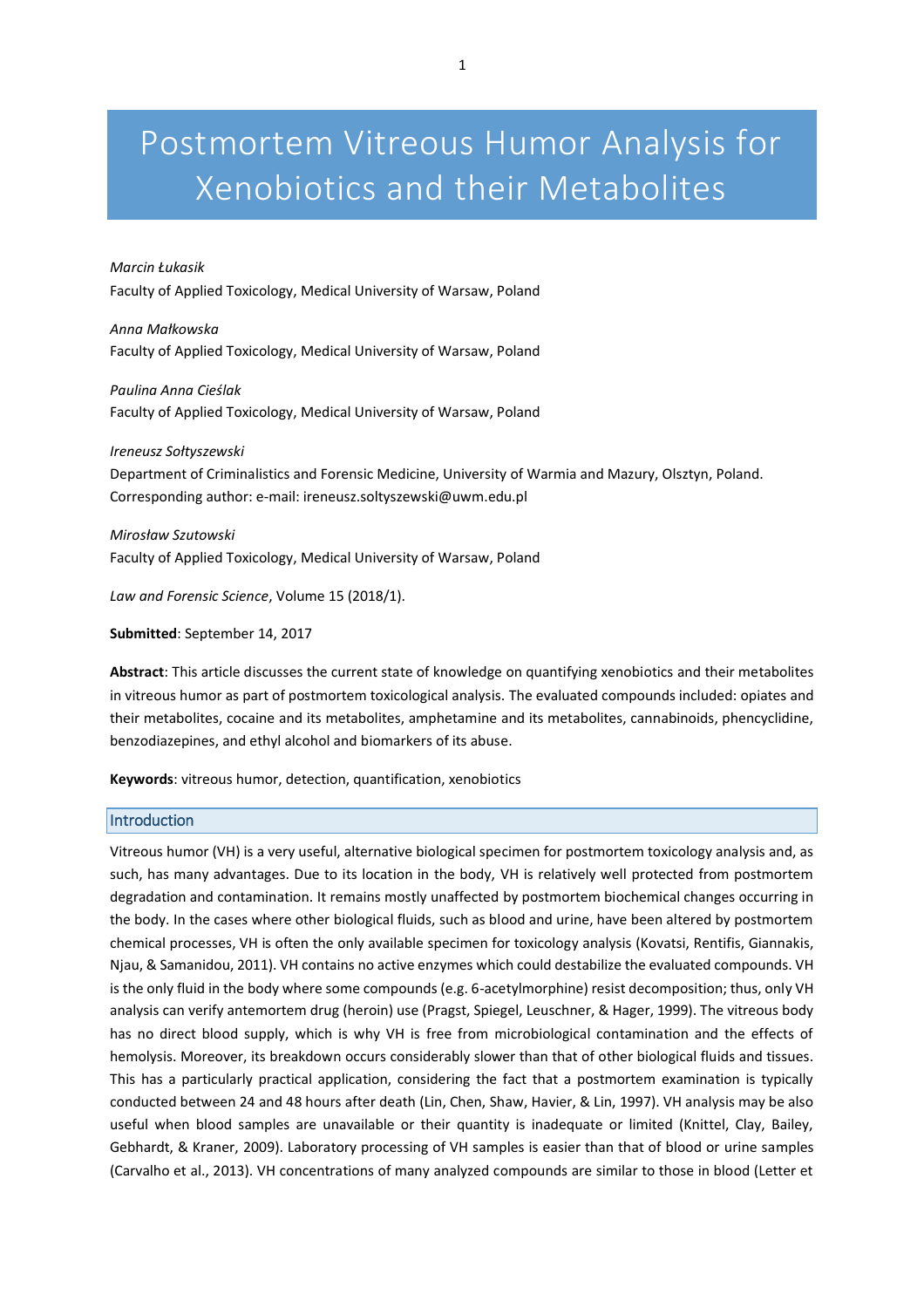al., 2002; Peres, Pelição, Caleffi, Martinis, & Spinosa, 2014). VH contains less protein than urine. Since the degree of protein binding in VH is minimal, it only very slightly affects quantitative analysis results (Letter et al., 2000).

## Structure vitreus body

The vitreous body is a gelatinous mass which consists of 98% water. The volume of the vitreous chamber is approximately 4 mL (Bévalot, Cartiser, Bottinelli, Fanton, & Guitton, 2016). The inside of the vitreous body is composed of the stroma and humor. The vitreous stroma is a meshwork of fine connective-tissue fibers, with the space between them filled with VH, whose composition is similar to that of aqueous humor. The vitreous body is devoid of blood vessels and contains few cells; it plays an important role in the period of growth and enlargement of the globe of the eye (Michajilik & Ramotowski, 2009).

Like the blood-brain barrier, the blood-retina barrier (BRB) is a selective barrier (Mannermaa, Vellonen, & Urtti, 2006). The BRB consists of two structures: avascular and vascularized retina. The avascular retina, which separates the retina from the choroid, comprises the outer component of the BRB (Mannermaa, Vellonen, & Urtti, 2006). The avascular retina is composed of retinal pigmented epithelium (RPE) and sensory epithelium (Klaassen et al., 2014). Sensory epithelium is formed by outer and inner photoreceptor segments (rods and cones) (Klaassen et al., 2014). While RPE comprises a single layer of polarized cells, the inner layer of BRB can be divided into nine layers (Mannermaa, Vellonen, & Urtti, 2006).

The avascular retina receives its blood supply via a layer of capillaries that pass through the adjacent choroid. These fenestrated capillaries derive from the ciliary arteries and form a dense vascular network (the choriocapillaris). These capillaries are characterized by loose junctions and a large number of pores (fenestrations) in their endothelial-cell wall. These features allow capillary walls to be permeable to largemolecule proteins (Klaassen et al., 2014).

The vascularized retinal layer is the inner component of the BRB (Mannermaa, Vellonen, & Urtti, 2006). This layer is composed mainly of 5–10-μm arterioles that have no tunica intima or autonomic innervation. These arterioles can maintain sustained blood flow even under conditions of high intraocular pressure. The endothelial cells making up capillary walls are tightly connected, and it is these tight endothelial junctions that constitute the inner component of the BRB (Raczyńska, 2011).

Retinal capillary permeability is similar to that of cerebral vessels, with only minimal amounts of fluorescein and small ions (e.g. sodium) getting through. Retinal capillary vessels are highly permeable to gases (oxygen,  $CO<sub>2</sub>$ ) and water but they constitute a barrier to large molecules, such as proteins, and smaller molecules, such as amino acids and glucose. Transport across the BRB is achieved via facilitated diffusion, involving the use of carrier proteins (Raczyńska, 2011).

The cornea, which is an avascular structure, serves as a protective layer for the inner structures of the eye. Xenobiotics absorption occurs via the vascularized conjunctiva (Klaassen et al., 2014).

The BRB allows the necessary nutrients to enter the retina but protects the retina against harmful agents (e.g. pathogens, enzymes, anaphylatoxins) (Mannermaa, Vellonen, & Urtti, 2006). The BRB is absent at the level of the optic disc. As a result, hydrophilic molecules can diffuse from the extravascular space into the optic disc. This may cause selective damage to the optic disc (Klaassen et al., 2014).

BRB function may be weakened by various pathogens and conditions. The most common causes of BRB dysfunction are diabetic retinopathy and age-related macular degeneration (Mannermaa, Vellonen, & Urtti, 2006).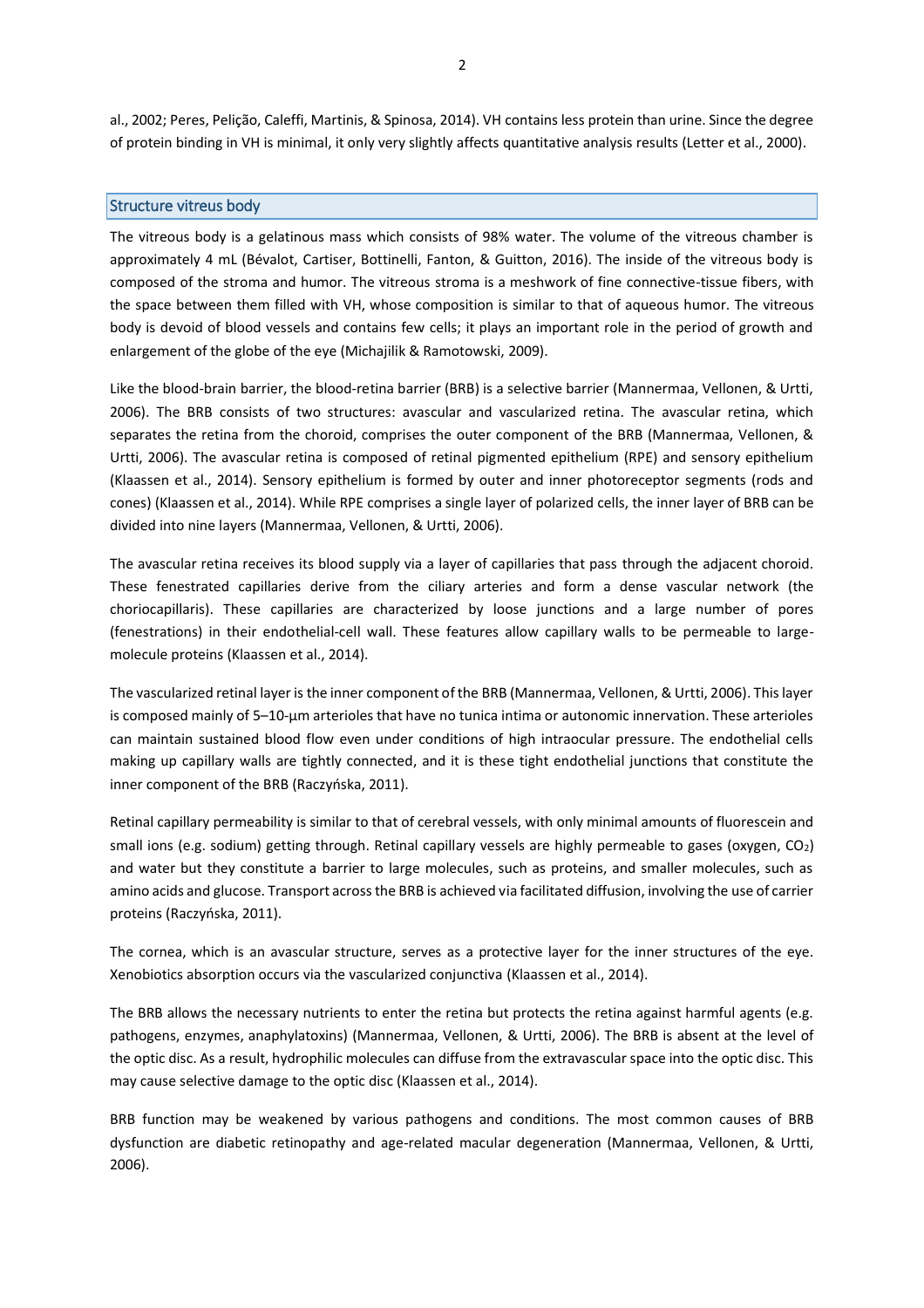The mechanisms responsible for transfer of molecules into VH are: diffusion, hydrostatic and osmotic pressure gradients, convection and active transport. High-molecular-weight molecules and colloidal molecules are transported via convection. Low-molecular-weight molecules move into and out of VH mainly via diffusion; however, there is evidence that larger molecules may also be transferred this way. Due to the small size of most drug molecules, they can move in and out of VH via diffusion. Only unbound drug molecules can leave the blood and be transferred into VH. Thus, drugs characterized by a low degree of protein binding can be detected in VH in high concentrations. Conversely, drugs characterized by a high degree of protein binding appear to accumulate in VH to a much lesser extent (Hosoya & Tachikawa, 2009).

Drug transfer into the retina depends on a number of factors: drug concentration gradient, barrier area, physicochemical and pharmacokinetic properties of the drug, volume of distribution, plasma-protein binding capacity of the drug, and relative permeability of the BRB (Mannermaa, Vellonen, & Urtti, 2006).

After a drug enters the body, either orally, transdermally, parenterally, or via inhalation, it is absorbed and then distributed by circulating blood. The drug reaches all structures of the eye. The RPE and retinal photoreceptors are target structures for systemic drugs, despite the fact that RPE cells are connected with tight junctions (zonulae occludentes), which preclude transfer of large molecules into the retina. Choroid capillary endothelial cells are not considered to be target sites because they prevent transfer of molecules of over 50–70 Da (Klaassen et al., 2014).

Ocular drugs can be administered via anterior or posterior delivery. Anterior ocular drug delivery involves crossing the corneal barrier. The anterior route plays an important role in treating anterior ocular segment conditions, such as inflammation, infection, glaucoma. In such cases it is the cornea that constitutes the main barrier to drug uptake. Posterior ocular drug delivery involves crossing the BRB. In the posterior ocular segment it is the BRB that limits drug uptake (Mannermaa, Vellonen, & Urtti, 2006).

Drugs can be transferred via either simple or facilitated diffusion. Larger and/or more hydrophilic (or polar) drug molecules are more likely to require active transport to cross the BRB. A study by Holmgren et al. on a number of compounds commonly evaluated for their practical use in forensic pathology demonstrated an evident correlation between the blood and VH concentration of a drug and its protein-binding capacity. The BRB contains a number of transporter proteins (pumps), which play a significant role in drug bioavailability to the posterior chamber of the eye. There are two main types of transporters: export pumps, which are members of the ATPbinding cassette (ABC) transporters, and uptake pumps, which belong to the superfamily of solute carriers (SLCs) (Mannermaa, Vellonen, & Urtti, 2006).

# Evaluating VH for xenobiotics and their metabolites

This paper presents the current state of knowledge on evaluating VH for xenobiotics and their metabolites as part of postmortem toxicology analysis. The purpose of this study was to find information on the usefulness of VH as a biological specimen in toxicology analysis. Earlier studies on the topic typically focused on individual compounds or other research aspects (Hosoya & Tachikawa, 2009; Jabłoński & Sybirska, 2000).

# VH analysis for opiates

VH is frequently used in postmortem toxicology analysis. All compounds detected in the blood can be also detected in VH. There is a wide variety of opioids that can be analyzed in a VH sample, which makes VH a very practical and, in some cases, the only available forensic toxicology specimen. VH is relatively well protected against contaminants and relatively resistant to postmortem decomposition, as it is only minimally affected by postmortem biochemical changes. VH analysis can provide crucial information in those cases where other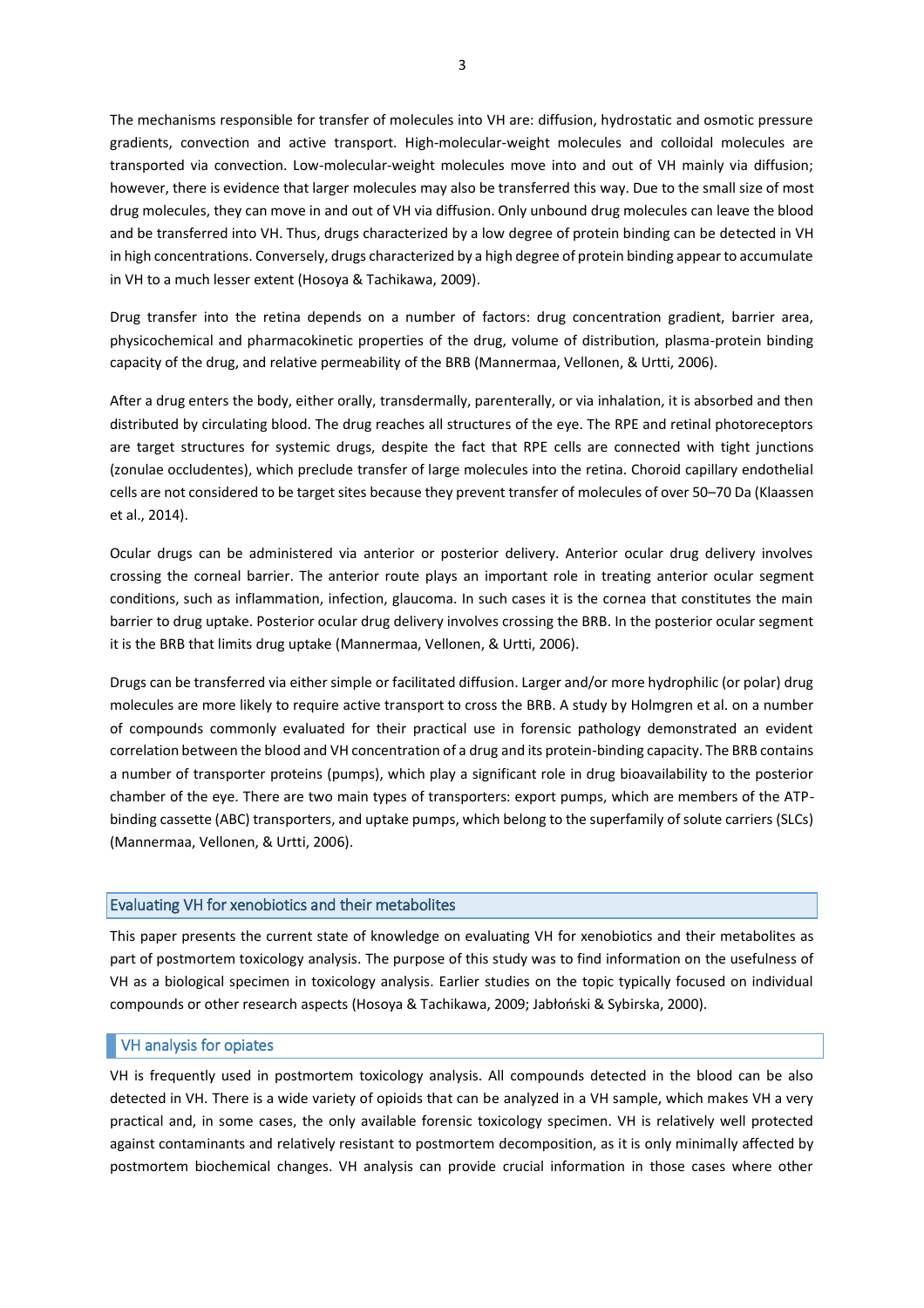biological samples have undergone postmortem chemical processes (Kovatsi, Rentifis, Giannakis, Njau, & Samanidou, 2011).

There have been many studies to identify the optimal biological specimen for postmortem toxicology analysis for opiates. There have been problematic cases where morphine was detected in the body but its source could not be definitively identified as codeine, heroin, or morphine itself. In such cases choosing the appropriate biological sample is of crucial importance. Toxicological analysis findings can be confounded by the presence of codeine, which is metabolized to morphine. Codeine as well as acetylcodeine can be found in narcotics, as they are common additive materials that are supposed to substitute for heroin. If there is no 6-acetylmorphin, it is difficult to determine whether or not the toxicology profile including codeine and morphine is a result of codeinebased treatment or illegal heroin use. A number of studies have aimed to improve toxicology analysis by evaluating the usefulness of testing for 6-acetylmorphine in such specimens as cerebrospinal fluid, VH, and urine. Recent studies indicated that heroin exposure was detected via VH analysis in a higher (by 54%) proportion of cases than those where the only analyzed specimen was blood (Wyman & Bultman, 2004).

Opiates and their metabolites are relatively easy to detect in VH. Testing VH for opiates and their metabolites as part of toxicology analysis may provide additional data on the cause of death and help estimate the time from drug exposure to death. The concentration of opiates and their metabolites in VH should not serve as an indicator of the concentration of those drugs in blood or other specimens (urine, cerebrospinal fluid). VH may be an alternative biological specimen and an additional source of information in toxicology analysis. Nonetheless, assessing opiate or opiate metabolite levels in VH alone is currently considered insufficient.

# VH analysis for cocaine

Due to the low metabolic activity of VH, its samples seem to be more suitable for qualitative and quantitative analysis of cocaine and its metabolites. VH analysis findings should be interpreted only while considering factors that could affect the obtained values (such as the effect of ethanol on benzoylecgonine levels) (Carvalho et al., 2013). VH concentrations should not be used to estimate blood concentrations of the relevant compounds, as the direction and extent of metabolic changes in the blood is unpredictable. Postmortem VH analysis cannot serve as a basis for estimating antemortem blood concentrations of cocaine or its metabolites. If blood samples are unavailable, VH analysis may provide qualitative data on the presence of cocaine and its metabolites in the body (Mackey-Bojack, Kloss, & Apple, 2000). Further studies are necessary to confirm the usefulness of VH as an alternative biological specimen and verify the reliability of toxicology analysis findings.

## VH analysis for methamphetamine

The usefulness of VH as an alternative biological test specimen for methamphetamine and its metabolites has been confirmed in a number of studies on animal models. VH seems to be a suitable specimen for both qualitative and quantitative MDMA analysis. Postmortem MDMA concentrations in VH help estimate antemortem blood MDMA levels. Moreover, VH seems to be a specimen more suitable than blood for systemic MDMA quantification. However, all these promising conclusions were drawn based on animal studies (a rabbit model) (E. A. De Letter et al., 2000; Els A. De Letter et al., 2002). Analogous studies conducted in humans yielded results that were not always consistent with animal study findings (Mackey-Bojack, Kloss, & Apple, 2000). VH seems to be a promising specimen for qualitative and quantitative postmortem analysis of methamphetamine and its metabolites. However, further human studies are needed.

# VH analysis for cannabinoids

So far, VH cannabinoid levels have been either undetectable or detectable at very low, threshold levels, despite their high concentrations in blood. Due to its high plasma protein-binding capacity, tetrahydrocannabinol (THC)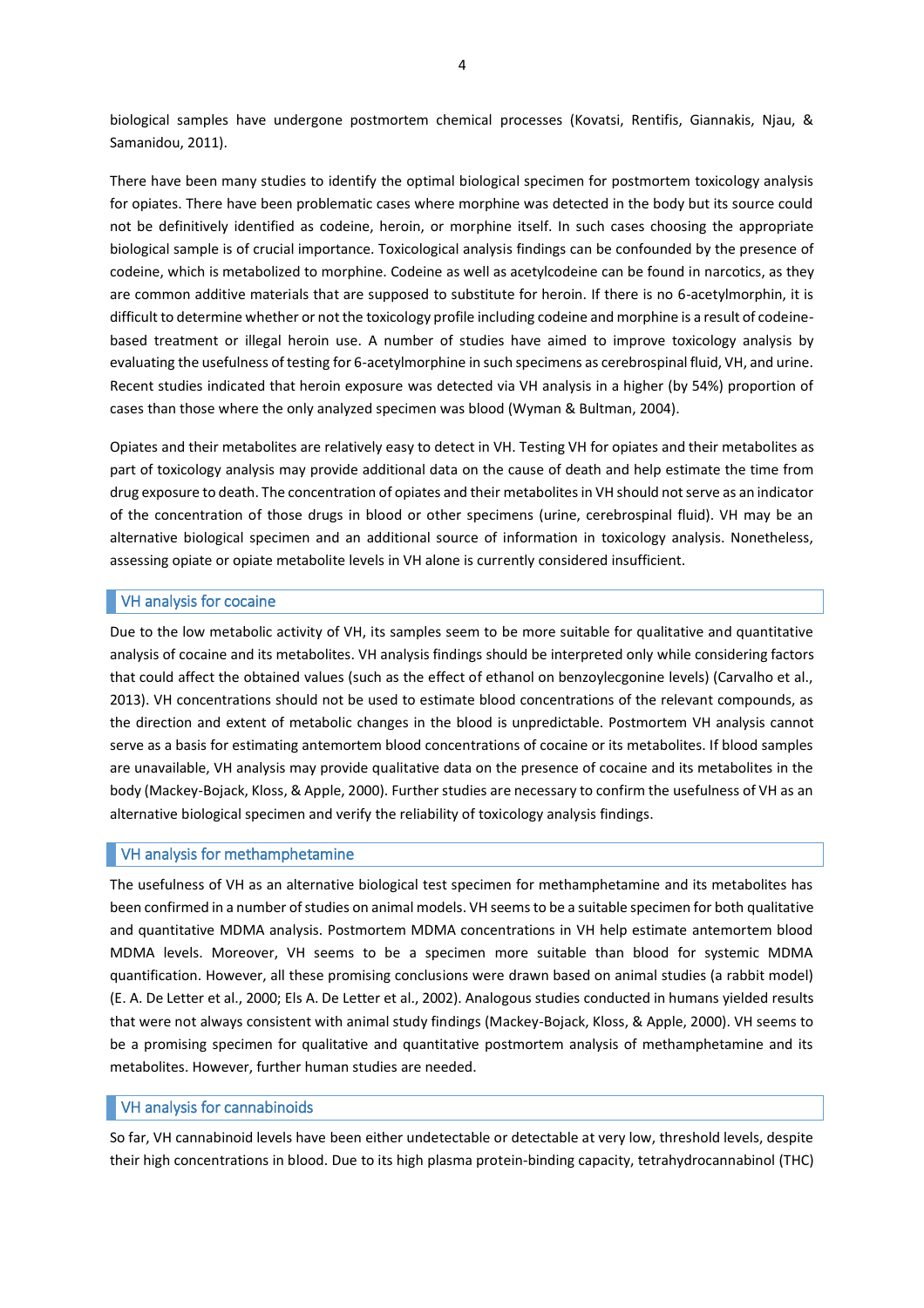does not cross the BRB into VH. Thus, VH is not a suitable specimen for either qualitative or quantitative cannabinoid analysis (Jenkins & Oblock, 2008; Lin & Lin, 2005).

# VH analysis for phencyclidine

Phencyclidine is stable in VH and its qualitative analysis yields reliable results (Mokhlesi, Garimella, Joffe, & Velho, 2004). However, phencyclidine concentrations in VH should not be used to assess concentrations of this compound in blood, as findings obtained from these specimens tend to be inconsistent (Cox et al., 2007).

# VH benzodiazepine analysis

There have been relatively few studies on benzodiazepine analysis in VH. Human studies on qualitative and quantitative analysis yielded reliable results for five benzodiazepines (bromazepam, alprazolam, lorazepam, lormetazepam, diazepam). Tetrazepam cannot be easily detected in VH (Cabarcos et al., 2010). More detailed studies for diazepam and desmethyldiazepam have been conducted on a rabbit model. The obtained VH concentrations should not be used to estimate blood levels of the drug at the time of death. VH drug concentration values may help estimate the blood concentration; however, it is impossible to determine the time between drug exposure and death or time between death and specimen analysis. Data on VH analysis for benzodiazepines are based on a rabbit model and should not be relied on in forensic toxicology. Further studies on human-derived specimens are needed (H M Teixeira et al., 2004).

# **Ethyl alcohol and its biomarkers**

The topic of ethanol kinetics and detection in VH has been studied in detail, with VH successfully used for postmortem ethanol detection. There have been many studies involving hundreds of human-derived VH and blood specimens. They showed a strong correlation between ethanol concentrations in VH and those in blood. Based on several studies, a ratio range of mean VH/blood ethanol concentrations of 1.15–1.20 was established (Ioan, Jitaru, Damian, & Damian, 2015; Jones & Holmgren, 2001). Despite numerous studies on this topic, VH ethanol concentrations are not a recommended basis for estimating blood ethanol levels, due to considerable variations in the obtained results and the fact that these results depend on a number of factors (Jones & Holmgren, 2001).

Ethyl sulfate (EtS) and ethyl glucuronide (EtG) are stable VH markers of ethanol consumption and are used in toxicology analyses. EtG analyses provide mainly the data on whether or not the ethanol present in the body came from antemortem alcohol consumption or postmortem alcohol synthesis (in the process of putrefaction). EtG analysis seems to yield more reliable results on antemortem ethanol consumption than an analysis of ethanol itself (Keten, Tumer, & Balseven-Odabasi, 2009; Thierauf et al., 2011; Vezzoli, Bernini, & De Ferrari, 2015). EtG and EtS analysis provides supplementary information on time from ethanol exposure to death. No consistent relationships between EtG, EtS, and ethanol concentrations have been established.

Carbohydrate-deficient transferrin (CDT) is stable in VH. VH CDT analysis may be a valuable tool in preliminary forensic diagnosis of antemortem alcohol abuse and in verifying potential alcohol addiction. Unfortunately, there have been very few studies on CDT analysis in VH specimens. Moreover, the mechanism of CDT synthesis in the body and the factors affecting CDT levels are unknown. Although CDT seems to be a promising marker of alcohol abuse, it should not be used in toxicology analyses due to the scarcity of data (Berkowicz, Wallerstedt, Wall, & Denison, 2003).

# Gamma-hydroxybutiric acid (GHB)

GHB is a naturally occurring neurotransmitter in the mammalian brain. It is an endogenous precursor and metabolite of the main inhibitory neurotransmitter γ-aminobutyric acid (GABA). For many years it has been used as an anesthetic, and is currently used to treat alcoholism and as an aid to detoxify the body. This depressant is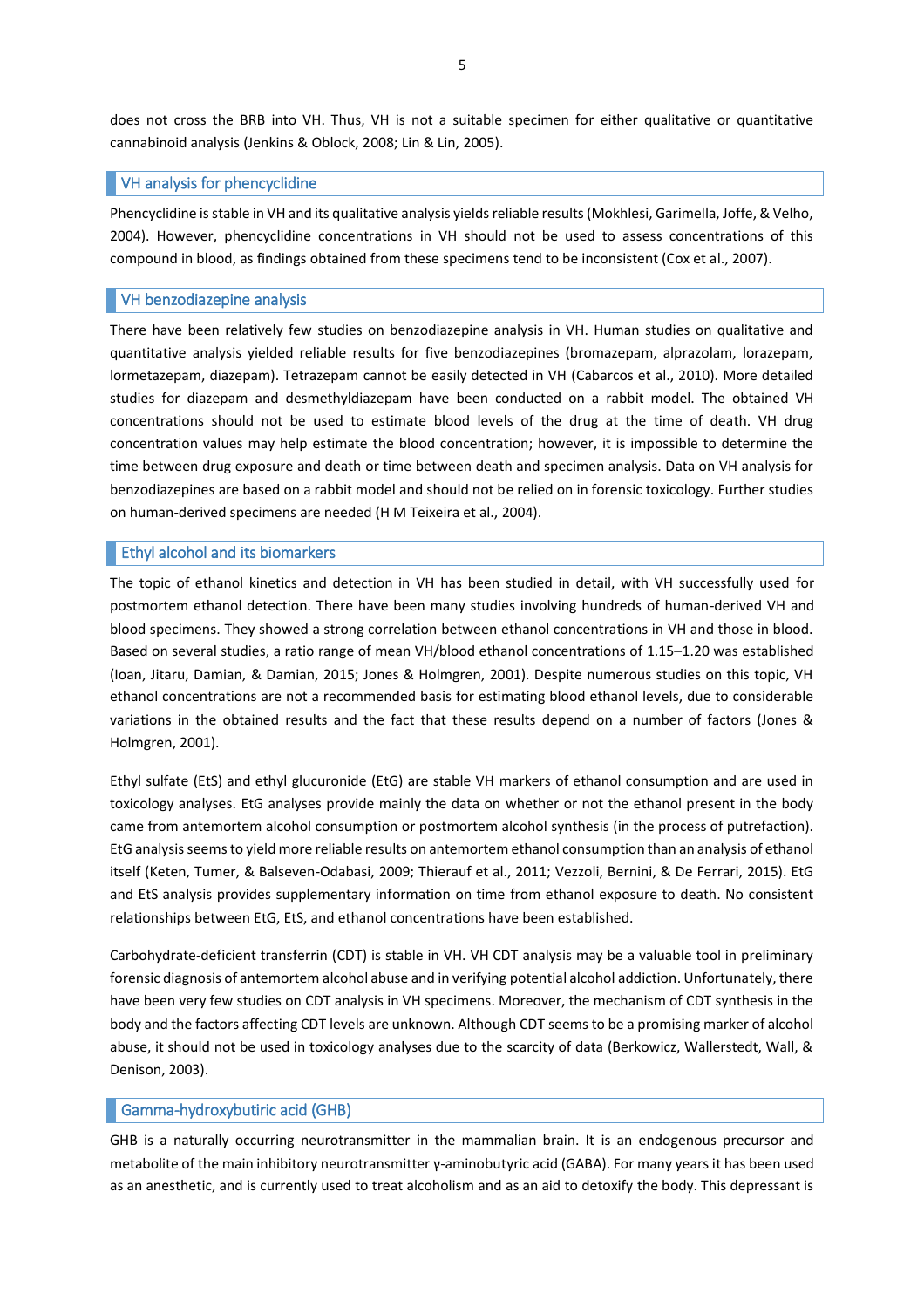a recreational club drug known and used as a pill for rape (Bévalot, Cartiser, Bottinelli, Fanton, & Guitton, 2016; Busardò et al., 2017). Significant GHB postmortem production is overstating the results and difficult correct interpretation. VH is one of the alternative biological materials proposed to confirm elevated GHB levels in the blood (Kintz, Villain, Cirimele, & Ludes, 2004). Busardo et al. showed significantly greater stability of GHB in the VH, as compared to its stability in the peripheral blood (Bévalot, Cartiser, Bottinelli, Fanton, & Guitton, 2016; Busardò et al., 2017).

# Conclusions

In summary, it is sometimes necessary to conduct postmortem tests for xenobiotics using alternative biological specimens (e.g. in case of inadequate blood sample volume). VH is a good, alternative specimen and can provide additional information in toxicology analysis. However, it must be emphasized that the obtained VH xenobiotic concentrations cannot always be a basis for estimating xenobiotic concentrations in other biological specimens (blood, urine, cerebrospinal fluid). Many of the studies on this topic were conducted in animal models, which also contributed to the variability of findings. Therefore, verifying the usefulness of VH in forensic toxicology analyses requires further studies in humans.

## References

Berkowicz, A., Wallerstedt, S., Wall, K., & Denison, H. (2003). Analysis of carbohydrate-deficient transferrin (CDT) in vitreous humour as a forensic tool for detection of alcohol misuse. *Forensic Science International*, *137*(2), 119– 124. https://doi.org/10.1016/S0379-0738(03)00276-7

Bévalot, F., Cartiser, N., Bottinelli, C., Fanton, L., & Guitton, J. (2016). Vitreous humor analysis for the detection of xenobiotics in forensic toxicology: a review. *Forensic Toxicology*, *34*(1), 12–40. https://doi.org/10.1007/s11419-015-0294-5

Busardò, F. P., Mannocchi, G., Giorgetti, R., Pellegrini, M., Baglio, G., Zaami, S., … Pichini, S. (2017). Stability of endogenous GHB in vitreous humor vs peripheral blood in dead bodies. *Forensic Science International*, *274*(Supplement C), 64–69. https://doi.org/10.1016/j.forsciint.2016.12.025

Cabarcos, P., Tabernero, M. J., Álvarez, I., López, P., Fernández, P., & Bermejo, A. M. (2010). Analysis of Six Benzodiazepines in Vitreous Humor by High-Performance Liquid Chromatography-Photodiode-Array Detection. *Journal of Analytical Toxicology*, *34*(9), 539–542. https://doi.org/10.1093/jat/34.9.539

Carvalho, V. M., Fukushima, A. R., Fontes, L. R., Fuzinato, D. V., Florio, J. C., & Chasin, A. A. M. (2013). Cocaine postmortem distribution in three brain structures: A comparison with whole blood and vitreous humour. *Journal of Forensic and Legal Medicine*, *20*(3), 143–145. https://doi.org/10.1016/j.jflm.2012.06.006

Cox, D., Phipps, J., A, R., Levine, B., Jacobs, A., & Fowler, D. (2007). Distribution of Phencyclidine into Vitreous Humor. *Journal of Analytical Toxicology*, *31*(8), 537–539. https://doi.org/10.1093/jat/31.8.537

Decaestecker, T., De Letter, E., Clauwaert, K., Bouche, M. P., Lambert, W., Van Bocxlaer, J., … De Leenheer, A. (2001). Fatal 4-MTA Intoxication: Development of a Liquid Chromatographic-Tandem Mass Spectrometric Assay for Multiple Matrices. *Journal of Analytical Toxicology*, *25*(8), 705–710. https://doi.org/10.1093/jat/25.8.705

H M Teixeira, F Reis, P Proença, P Ramos, O Quińtela, M López-Rivadulla, … D N Vieira. (2004). Vitreous humour as a complementary sample to blood for the detection/confirmation of diazepam: ante-mortem and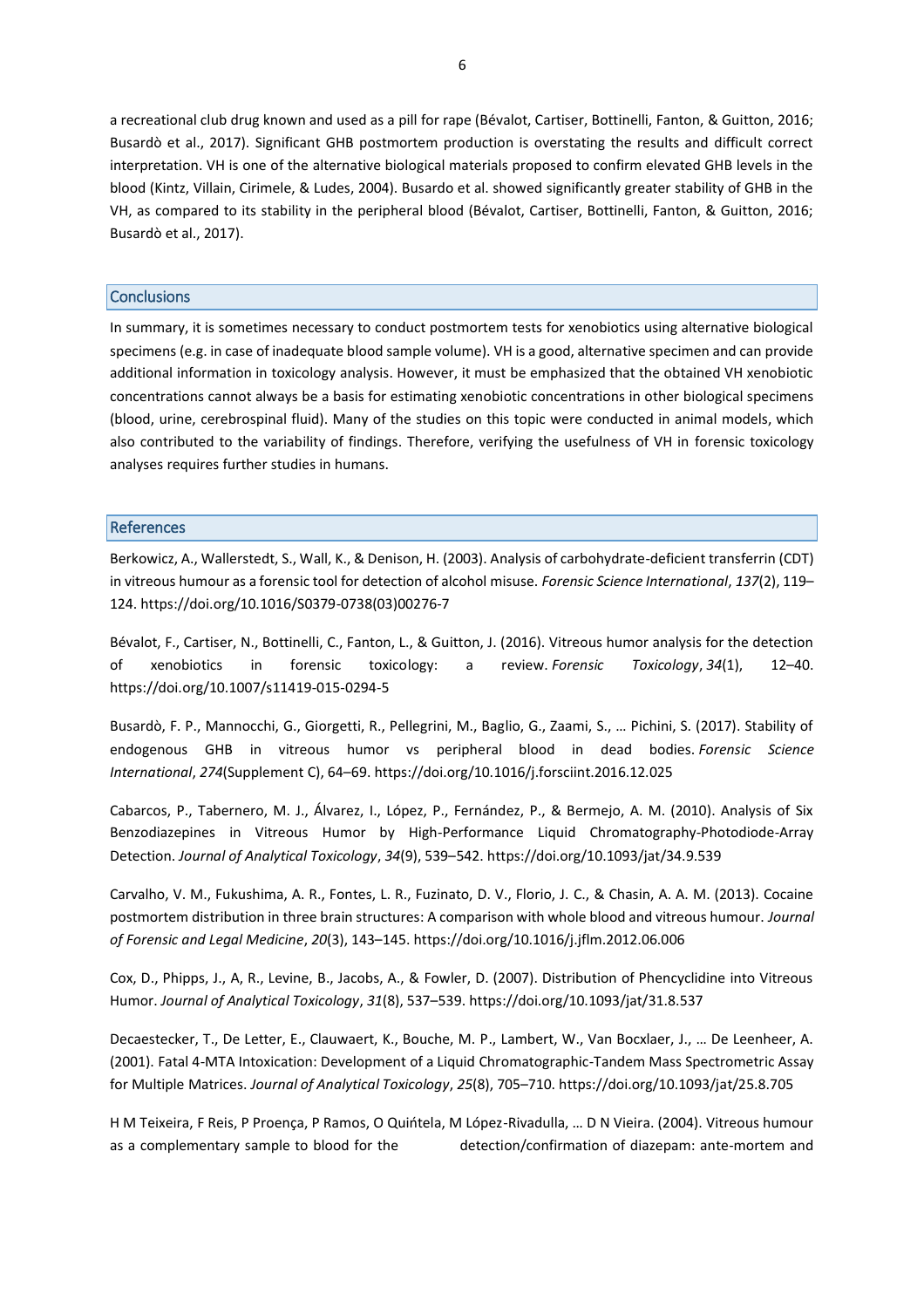post-mortem studies in an animal model. *Human & Experimental Toxicology*, *23*(12), 571–577. https://doi.org/10.1191/0960327104ht490oa

Hosoya, K., & Tachikawa, M. (2009). Inner Blood-Retinal Barrier Transporters: Role of Retinal Drug Delivery. *Pharmaceutical Research*, *26*(9), 2055–2065. https://doi.org/10.1007/s11095-009-9930-2

Ioan, B. G., Jitaru, V., Damian, R., & Damian, S. I. (2015). Study on the relationship between the concentration of ethanol in the blood, urine and the vitreous humour. *Romanian Journal of Legal Medicine*, *23*(3), 211–216. https://doi.org/10.4323/rjlm.2015.211

Jabłoński, C., & Sybirska, H. (2000). Przydatność ciałka szklistego gałki ocznej w diagnostyce śmiertelnych zatruć narkotykami opium. *Arch Med Sąd Kryminol*, (50 supl. 1).

Jenkins, A. J., & Oblock, J. (2008). Phencyclidine and cannabinoids in vitreous humor. *Legal Medicine*, *10*(4), 201– 203. https://doi.org/10.1016/j.legalmed.2008.01.002

Jones, A. W., & Holmgren, P. (2001). Uncertainty in estimating blood ethanol concentrations by analysis of vitreous humour. *Journal of Clinical Pathology*, *54*(9), 699–702.

Keten, A., Tumer, A. R., & Balseven-Odabasi, A. (2009). Measurement of ethyl glucuronide in vitreous humor with liquid chromatography–mass spectrometry. *Forensic Science International*, *193*(1), 101–105. https://doi.org/10.1016/j.forsciint.2009.09.018

Kintz, P., Villain, M., Cirimele, V., & Ludes, B. (2004). GHB in postmortem toxicology: Discrimination between endogenous production from exposure using multiple specimens. *Forensic Science International*, *143*(2), 177– 181. https://doi.org/10.1016/j.forsciint.2004.02.036

Klaassen, C. D., Bruchajzer, E., Sapota, A., Watkins, J. B., Zielińska-Psuja, B., & MedPharm Polska. (2014). *Casarett & Doull podstawy toksykologii*. Wrocław: MedPharm Polska.

Knittel, J. L., Clay, D. J., Bailey, K. M., Gebhardt, M. A., & Kraner, J. C. (2009). Comparison of Oxycodone in Vitreous Humor and Blood Using EMIT® Screening and Gas Chromatographic-Mass Spectrometric Quantitation. *Journal of Analytical Toxicology*, *33*(8), 433–438. https://doi.org/10.1093/jat/33.8.433

Kovatsi, L., Rentifis, K., Giannakis, D., Njau, S., & Samanidou, V. (2011). Disposable pipette extraction for gas chromatographic determination of codeine, morphine, and 6-monoacetylmorphine in vitreous humor. *Journal of Separation Science*, *34*(14), 1716–1721. https://doi.org/10.1002/jssc.201100124

Letter, E. A. D., Clauwaert, K. M., Belpaire, F. M., Lambert, W. E., Bocxlaer, J. F. V., & Piette, M. H. (2002). Postmortem redistribution of 3,4-methylenedioxymethamphetamine (MDMA, "ecstasy") in the rabbit. *International Journal of Legal Medicine*, *116*(4), 216–224. https://doi.org/10.1007/s00414-002-0292-0

Letter, E. A. D., Paepe, P. D., Clauwaert, K. M., Belpaire, F. M., Lambert, W. E., Bocxlaer, J. F. V., & Piette, M. H. A. (2000). Is vitreous humour useful for the interpretation of 3,4-methylenedioxymethamphetamine (MDMA) blood levels? *International Journal of Legal Medicine*, *114*(1–2), 29–35. https://doi.org/10.1007/s004140000135

Lin, D.-L., Chen, C.-Y., Shaw, K.-P., Havier, R., & Lin, R.-L. (1997). Distribution of Codeine, Morphine, and 6- Acetylmorphine in Vitreous Humor. *Journal of Analytical Toxicology*, *21*(4), 258–261. https://doi.org/10.1093/jat/21.4.258

Lin, D.-L., & Lin, R.-L. (2005). Distribution of 11-Nor-9-Carboxy-Δ9-tetrahydrocannabinol in Traffic Fatality Cases. *Journal of Analytical Toxicology*, *29*(1), 58–61. https://doi.org/10.1093/jat/29.1.58